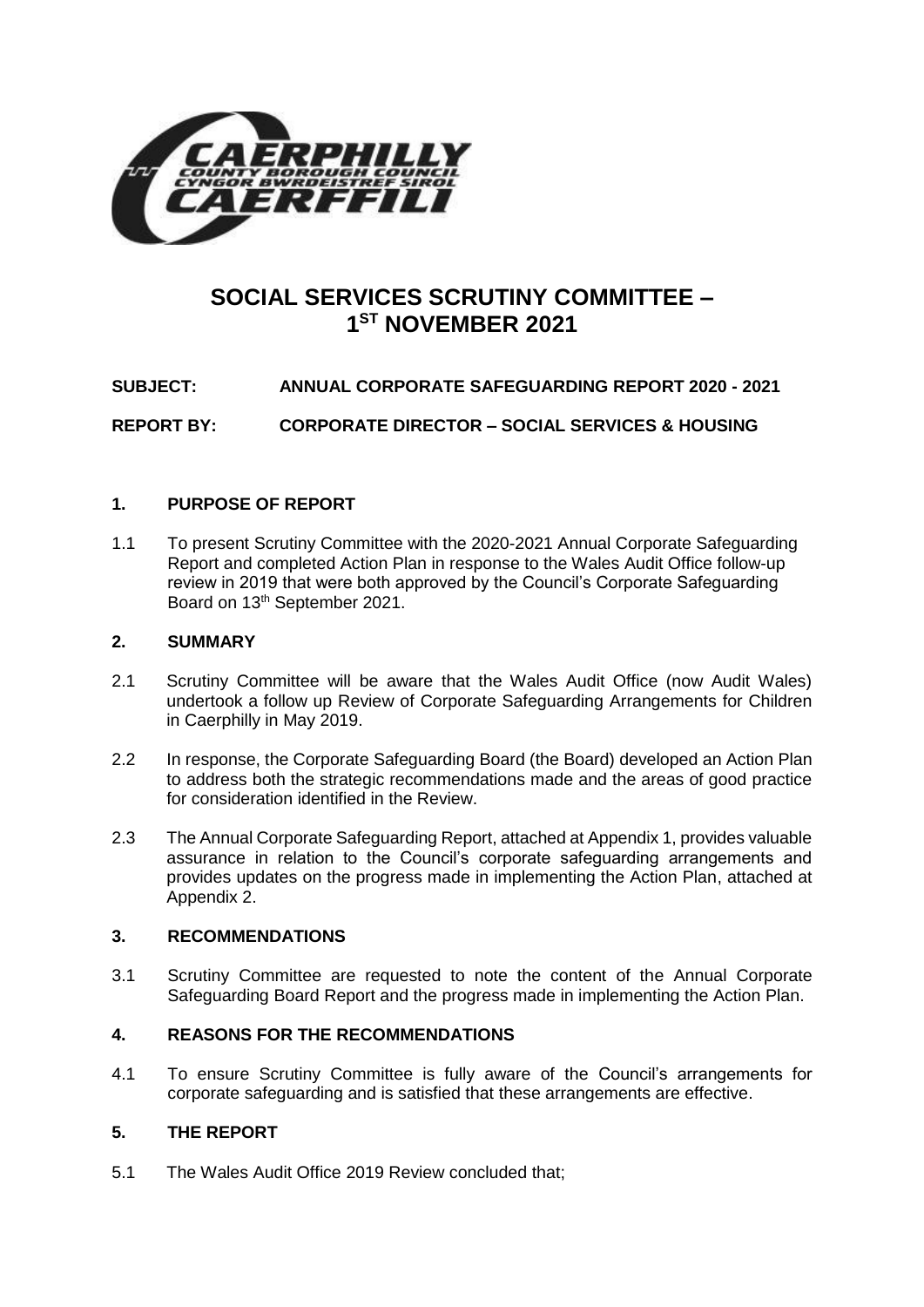*Although the Council has made some progress in addressing our previous recommendations, the Council needs to further strengthen its corporate safeguarding oversight and assurance arrangements*

- 5.2 It is really important to note that this was a review of the corporate governance of safeguarding arrangements and did not consider operational safeguarding practice and procedures for children which is the responsibility of Care Inspectorate Wales (CIW).
- 5.3 The Review identified 5 key areas for improvement along with several areas of good practice that the Council could consider going forward. The Board agreed that both the required improvements and the suggested good practice should be included in the Action Plan.
- 5.4 In summary, the Action Plan includes the following recommendations:

### **For the Board:**

- to increase the frequency of its meetings
- to increase performance reporting
- to develop a Training Framework for all service areas
- to develop a self-assessment tool
- to consider the inclusion of Corporate Safeguarding on Risk Registers
- to improve access to the Corporate Safeguarding Policy and the Annual Report

### **For Designated Safeguarding Officers:**

- to complete the self-assessment tool
- to support the implementation of the Training Framework

### **For Human Resources:**

- to implement the Safer Recruitment Policy
- to develop a tracking system for DBS checks for all staff who require them
- to support the implementation of the Training Framework through the use of ITrent or an alternative Learning Management System (LMS).

### **For Procurement and Contract Monitoring:**

 to ensure contractors and volunteers receive appropriate training and DBS checks

### **For Internal Audit:**

- staff to be trained
- their audit role to be clarified
- 5.5 The Board has provided appropriate governance arrangements to support the implementation of the Action Plan and both attached reports provide the full detail of progress made against each of the recommendations above.
- 5.6 Board members acknowledged the inevitable impact that the global pandemic had on timescales for achieving a number of the actions however, progress has been made and the Board were very pleased to approve the Action Plan as being completed at their meeting on 13<sup>th</sup> September 2021.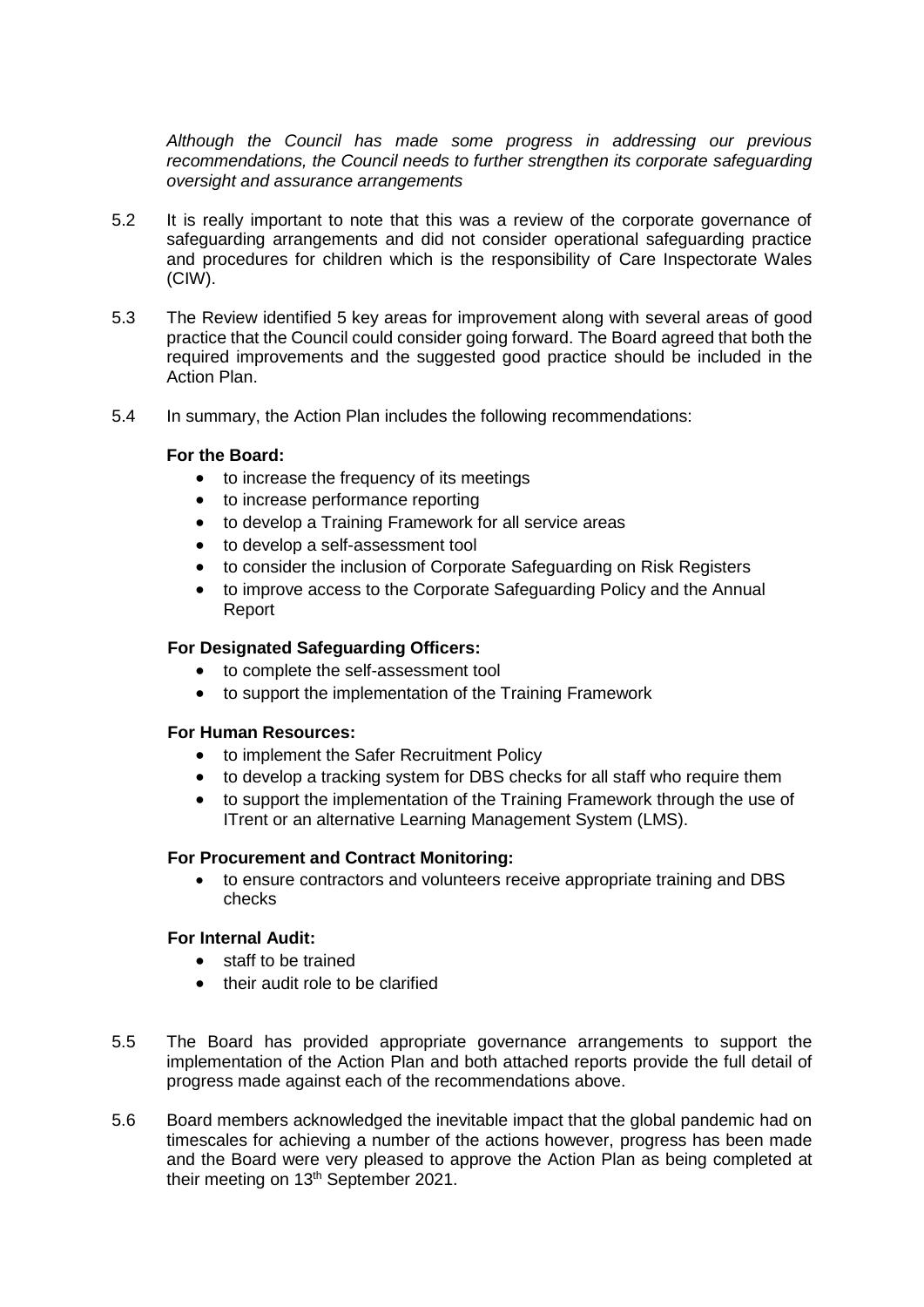5.7 The Board agreed that a new Forward Work Programme will now be developed for the current financial year and beyond which will ensure continued monitoring of arrangements and oversee future areas of service development and improvement. This Work Programme will be presented to Scrutiny Committee with the 2021-2022 Annual Report.

### 6. **ASSUMPTIONS**

6.1 There are no assumptions made or presumed in this report.

## **7. SUMMARY OF INTEGRATED IMPACT ASSESSMENT**

7.1 This report is for information purposes only, so the Council's full Integrated Impact Assessment process does not need to be applied.

## **8. FINANCIAL IMPLICATIONS**

8.1 There are no funding implications arising from this report.

## **9. PERSONNEL IMPLICATIONS**

9.1 There are no personnel or HR implications arising from this report.

### **10. CONSULTATIONS**

10.1 The report is for information purposes and reflects the views of consultees.

# **11. STATUTORY POWER**

- 11.1 Social Services & Well Being (Wales) Act 2014
- Author: Gareth Jenkins, Head of Children's Services [jenkig2@caerphilly.gov.uk](mailto:jenkig2@caerphilly.gov.uk)
- Consultees: Dave Street, Corporate Director Social Services and Housing [streed@caerphilly.gov.uk](mailto:streed@caerphilly.gov.uk) Councillor Shayne Cook, Cabinet Member for Social Services and Chair of the Corporate Safeguarding Board [cooks3@caerphilly.gov.uk](mailto:cooks3@caerphilly.gov.uk) Councillor Donna Cushing, Chair – Social Services Scrutiny Committee [cushid@caerphilly.gov.uk](mailto:cushid@caerphilly.gov.uk) Councillor Carmen Bezzina, Vice Chair – Social Services Scrutiny Committee bezzic@caerphilly.gov.uk Nicola Barrett, Service Manager with responsibility for safeguarding [barren@caerphilly.gov.uk](mailto:barren@caerphilly.gov.uk) CCBC Corporate Safeguarding Board Social Services Senior Management Team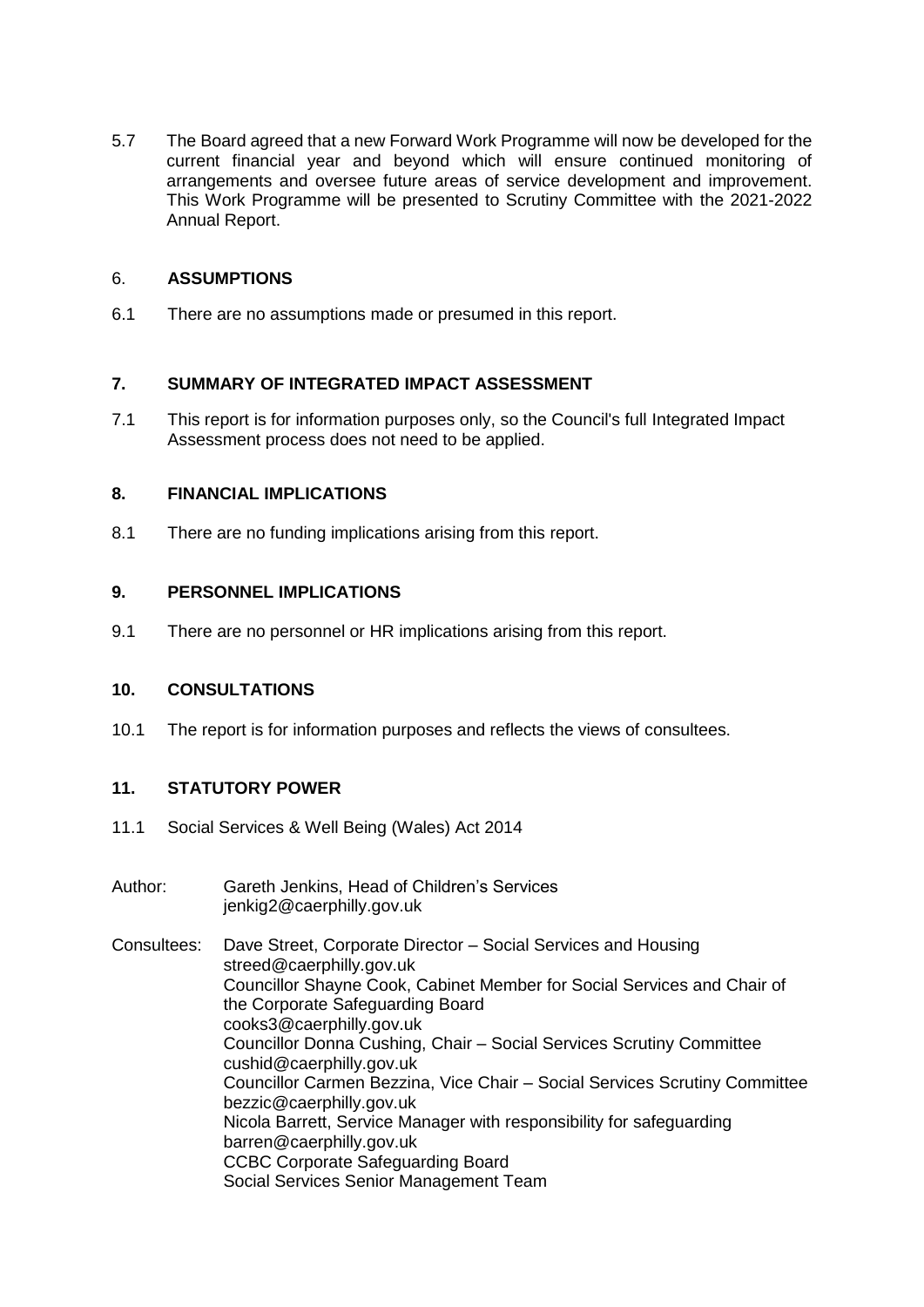Children's Services Divisional Management Team

# Appendices:

- 1. Annual Corporate Safeguarding Report 2020 2021
- 2. Corporate Safeguarding Board Action Plan updated September 2021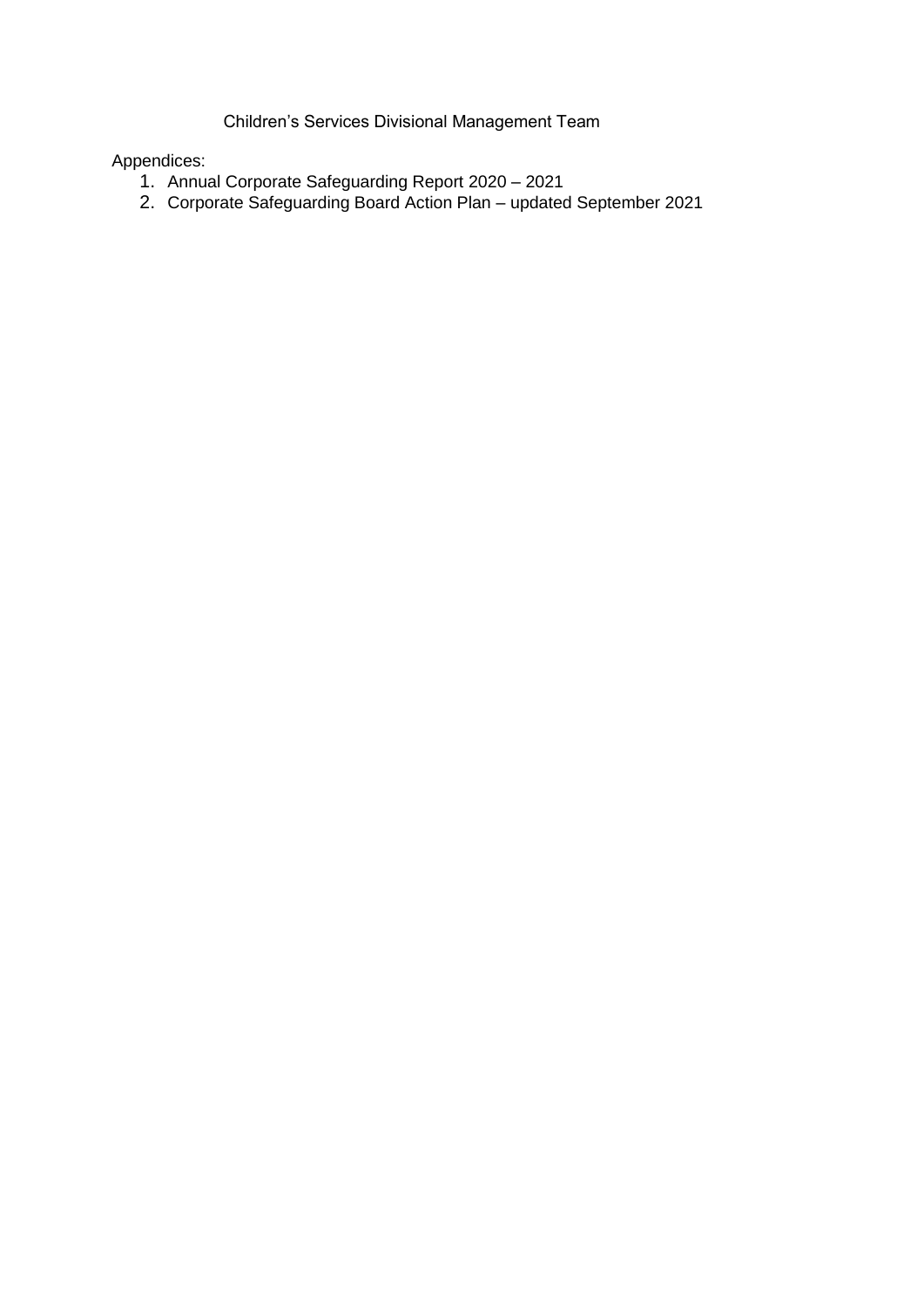APPENDIX 1



# **CORPORATE SAFEGUARDING BOARD 13TH SEPTEMBER 2021**

# **SUBJECT: CORPORATE SAFEGUARDING ANNUAL REPORT 2020/21**

**REPORT BY: CORPORATE SAFEGUARDING BOARD**

## **1. PURPOSE OF REPORT**

1.1 To provide an update on progress made by the Corporate Safeguarding Board (the Board) during the 2020/21 financial year.

### **2. SUMMARY**

- 2.1 The Board was established in February 2015 following a review by the Wales Audit Office (WAO) of Caerphilly County Borough Council's (the Council) assurance and accountability arrangements for ensuring that safeguarding policies and procedures were in place and being adhered to. The Corporate Safeguarding Policy was ratified at full Council in November 2015.
- 2.2 The WAO subsequently undertook a follow-up review of arrangements in 2019 and identified a number of areas for improvement and consideration. A comprehensive Action Plan was developed in response and the Board has monitored progress against this Plan.
- 2.3 This sixth Annual Report provides an overview of progress made on implementing the Action Plan during the 2020/21 financial year.

### **3. RECOMMENDATIONS**

- 3.1 The Board is requested to
	- note the content of this Annual Report
	- note the progress made in implementing the Action Plan with a view to agreeing the closure of the Plan
	- approve the development of a new Forward Work Programme for 2021/22 and
	- approve that this Report be presented to Social Services Scrutiny Committee and Audit Committee in due course

### **4. REASONS FOR THE RECOMMENDATIONS**

4.1 To ensure the Board is fully aware of the Council's arrangements for corporate safeguarding and is satisfied that these arrangements are effective.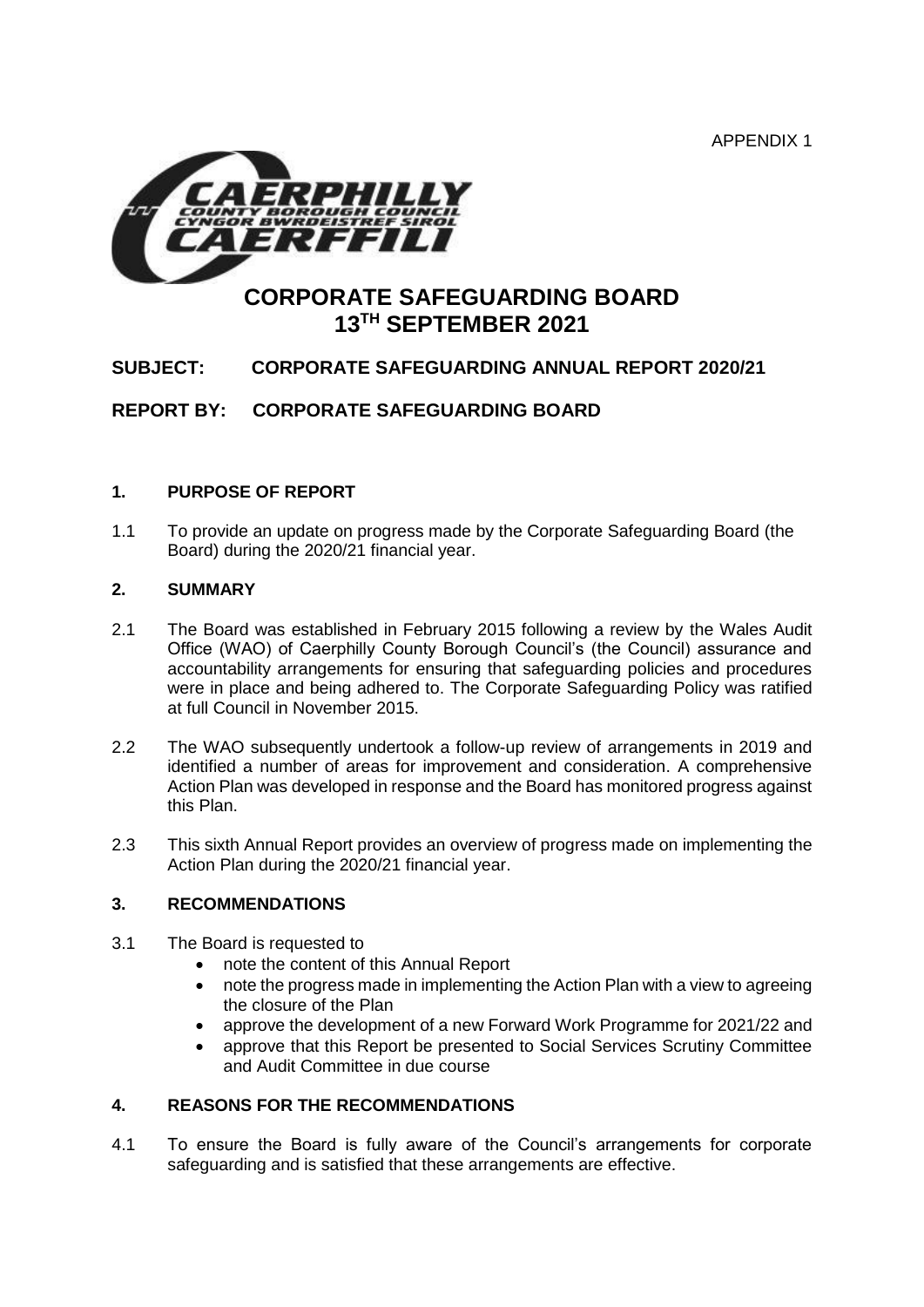# **5. THE REPORT**

- 5.1 During 2020/21, the Covid-19 pandemic has resulted in 2 periods of national 'lockdown' and significant changes to service provision across the Council which has required balancing the need for service provision with the need to keep employees safe. Whilst essential services have continued to be delivered throughout this financial year, progress on recommendations regarding corporate safeguarding arrangements have been impacted by the pandemic. This report details the work undertaken in respect of corporate safeguarding practices during the year, taking into account the impact of the pandemic and progress made against the Action Plan.
- 5.2 To offer assurance to the Board, despite the pandemic, the Council's Information, Advice and Assistance Team (IAA) has continued to manage all safeguarding 'Duty to Reports' (the statutory referral process for reporting safeguarding concerns) for children and adults and operational safeguarding practices have continued. The Safeguarding Service Manager, Adult Safeguarding Team Manager and Child Protection Coordinator have been available to offer safeguarding advice to all service areas as required throughout the year.
- 5.3 The 2019/20 Annual Report was agreed by Board via email whilst arrangements were made for meetings to be held on a virtual platform. The 2019/20 Report, noted progress in relation to several key achievements which included:
	- A self-assessment tool be developed and implemented with DSO's completing this on behalf of their service areas, identifying action where necessary to ensure service areas were meeting their safeguarding responsibilities
	- The Corporate Safeguarding Training Framework to be implemented from November 2019, though subsequent progress has been hampered during 2020/21 due to the pandemic.
- 5.4 The following recommendations were agreed to continue the positive work into 2020/21:
	- Embed safeguarding as part of the tender process for new contracts via procurement and the monitoring of this
	- Safeguarding requirements of contractors to be implemented with existing contracts by procurement
	- Procedural process to be written to reflect safeguarding element of commissioning services across the Council
	- Digital Services to prepare and present options paper regarding the purchase of an LMS system to support eLearning and tracking of safeguarding training,
	- Video presentation of Tier 1 Basic Safeguarding Awareness to be finalised and made available to all service areas and contractors/commissioned services
	- Re-establish the Designated Safeguarding Officer (DSO) Practice Development Group as part of the Council's recovery plan with reintroduction of guest speakers when safe to do so, including the use of virtual platforms for meetings if necessary
	- Self-assessments and action plans to be reviewed and updated by DSO's post COVID
	- Implementation of the Safe Recruitment Policy and development of a training package to support the implementation via Human Resources (HR).
	- Review of the Corporate Safeguarding Training Framework to include the reintroduction of the required Tiered training when safe to do so due to COVID 19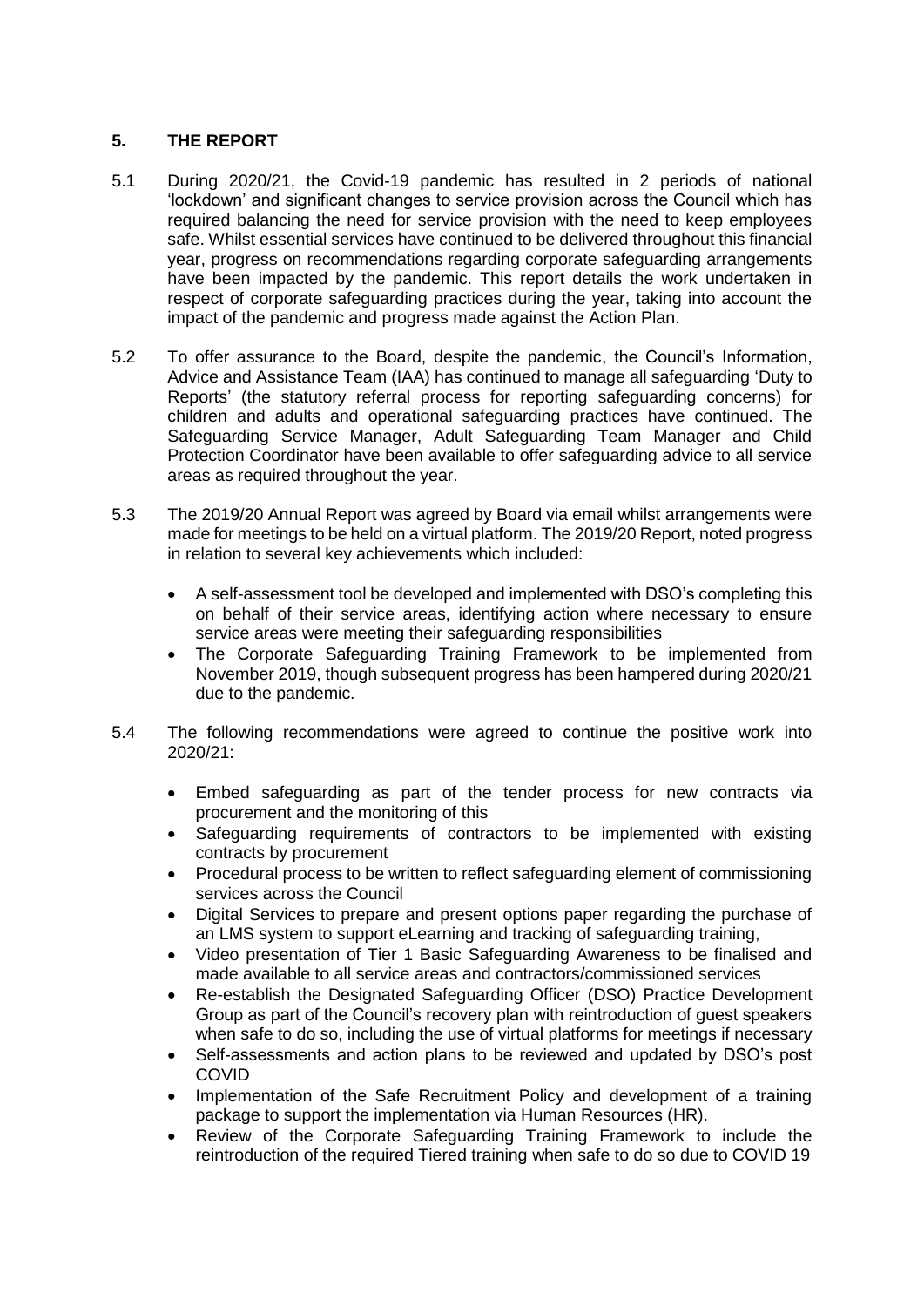- Internal Audit Team to include Corporate Safeguarding as part of their programme of work post COVID 19
- Continue discussions regarding a Gwent regional approach to Corporate **Safeguarding**

### **Overall progress to Date**

- 5.5 The DSO Development Group is held quarterly however, during 2020/21, one meeting was cancelled due to the pandemic. The first meeting therefore took place in September 2020 via a virtual platform. It must be noted that the Council was rolling out the delivery of laptops and Microsoft Teams to enable all services to continue to meet on a virtual platform. The DSO Development Group met on the following dates:
	- $\bullet$  09.09.2020
	- $\bullet$  10.12.2020
	- 01.03.2021

Similarly, the Board has met on 2 occasions, rather than quarterly on the following dates:

- $\bullet$  16.11.2020
- $\bullet$  10.02.2021
- 5.6 At each meeting, the Board has reviewed the Action Plan (attached as Appendix 1) and the following progress in relation to each recommendation can be noted:
- 5.7 In respect of **R3**, *strengthen safe recruitment of staff and volunteers*, the Safe Recruitment Policy was ratified by Cabinet on 2<sup>nd</sup> November 2020. However, the required training for managers on the Policy has been hampered due to the pandemic. The Council's HR Department has been in contact with the Regional Safeguarding Outreach Officer for Wales, via the Disclosure and Disbarring Service (DBS), to consider the delivery of safe recruitment training. As outlined within the key data set for 2020/21, safe recruitment practice in respect of DBS applications and use of the required risk assessments has continued.
- 5.8 Work has continued with Procurement to ensure that *all services contracted by the Council are compliant with the Corporate Safeguarding Policy*. The Safeguarding Protocol for Procurement Process is currently awaiting final sign off by Heads of Service and Corporate Management Team (CMT). In terms of commissioned services, where contracts are already in place, legal advice is being sought with a view to writing to providers including copies of the Corporate Safeguarding Policy and the Tier 1 Safeguarding Training package (Basic Awareness) requesting that they implement both, thereby making them aware of the protocol if they plan to tender for further/future services. The implementation of the Safeguarding Protocol for the Procurement Process will ensure that any person working on a commissioned contract will comply with the corporate safeguarding policy, have a DBS if required and undertake Tier 1 Basic Awareness safeguarding training. This is in line with the Corporate Safeguarding Policy.
- 5.9 **R4** *Ensure all relevant staff, members and partners understand their safeguarding responsibilities*. The Corporate Safeguarding Training Framework was implemented in November 2019, only 4 months prior to the pandemic. This resulted in service areas having to cancel planned face-to-face Tier 2 Training in order to ensure Welsh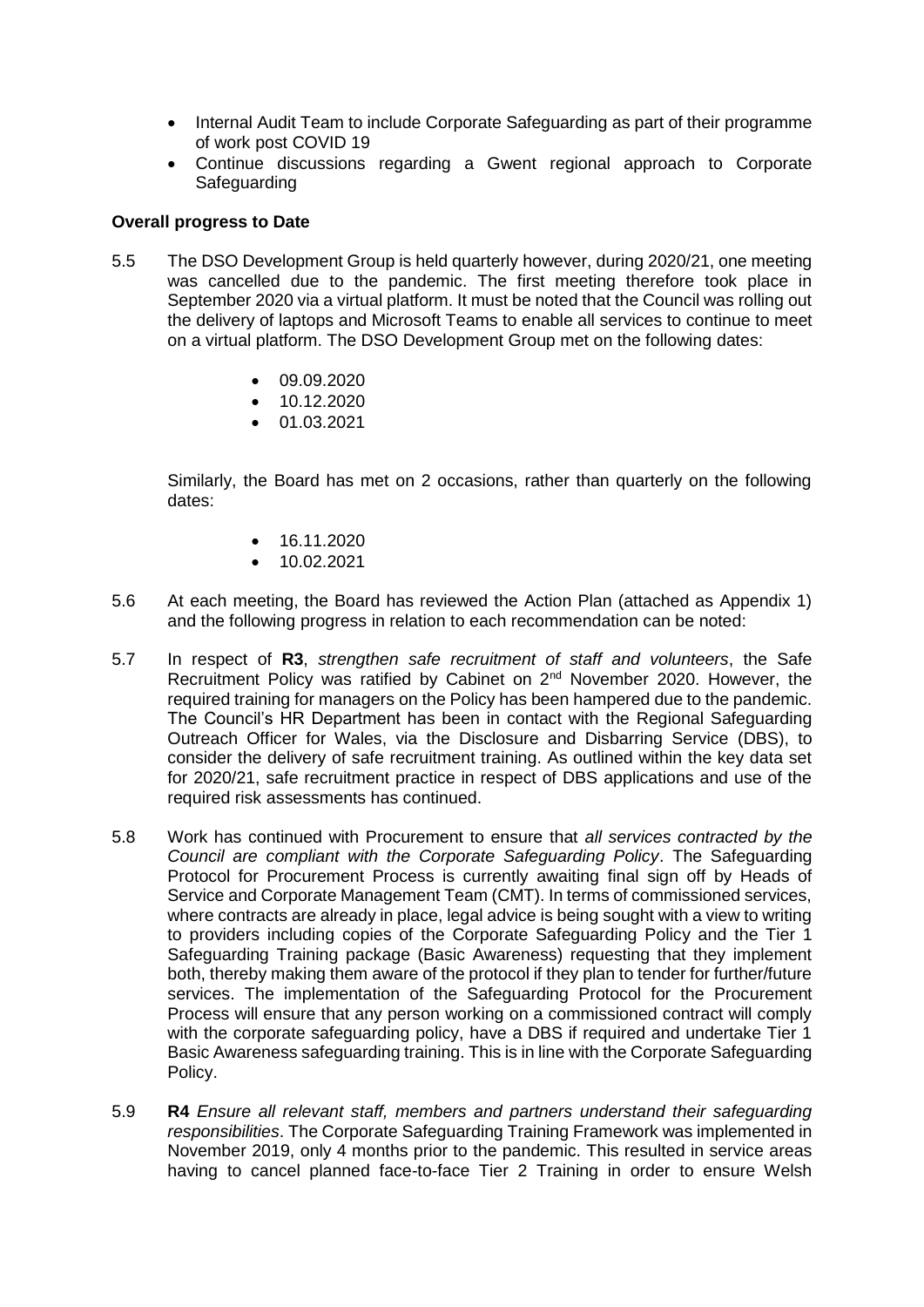Government and Corporate guidance was followed to ensure the wellbeing of employees. This impacted delivery of all Tiers of training with the Corporate Safeguarding Training Framework. The pandemic resulted in some services areas having to redeploy staff to other service areas and in fact highlighted the need for the delivery of safeguarding training. In order to assist service areas, a Tier 1 Basic Awareness presentation was developed and made available to all service areas. This was accessible in different ways through different devices including mobile phones and tablets for those employees who did not have access to a PC or laptop.

- 5.10 The Adult Safeguarding Team Manager and the Child Protection Coordinator delivered 6 training sessions of Tier 2 'Understanding Safeguarding Children and Adults' to employees identified in service areas as requiring this training. This was delivered via a virtual platform. A further 3 sessions are planned for this forthcoming year. This was to assist service areas to continue to deliver safeguarding training and to allow service areas to begin to facilitate training as part of their recovery planning post-covid. It must be noted that Tier 3 training for children and adults has not been available due to the need for these to be developed on a virtual platform. Gwent Safeguarding Board is in the process of developing a blended approach to the delivery of the children's safeguarding training and the advanced adult safeguarding training is also being redesigned with a view to delivery in the next financial year. Therefore, there are employees within service areas who require Tier 3 training but have been unable to access this. However, service areas have planned for employees to complete the available Tier 2 training to ensure employees have an understanding of safeguarding practices. The changes to training delivery will require the Corporate Safeguarding Training Framework to be updated in line with any revisions.
- 5.11 In terms of the development of the Tier 1 Basic Safeguarding Video, the recording of this was delayed due to the requirement to record this face to face. However, it was completed in April 2021 and is now in the process of being translated and recorded in Welsh with a view to being available to all service areas in the autumn.
- 5.12 The back dating of training on Itrent is an ongoing matter that needs further consideration. Due to the pandemic, DSO's have concentrated on the delivery of current training to ensure that employees are up to date on current safeguarding practices. It is difficult to consider how the previous training delivered fits into the new framework and whether it is more prudent for DSO's to concentrate on the current delivery and recording of training rather than track back previous training completed. When the LMS is available, tracking and monitoring of training will be more efficient. However, by way of assurance, all new employees are issued with the Corporate Safeguarding Policy and are required to complete Tier 1 Basic Awareness as part of the induction process which is managed by HR to ensure this is completed and uploaded to Itrent.
- 5.13 Due to the pandemic, it has become even more evident that an eLearning platform that can present, track and deliver data on training is required. Thus, a working group was set up to consider this on a Council wide basis and a bid to the Welsh Government Digital Transformation fund was submitted in conjunction with Workforce Development and Digital Services. The bid was successful and there is now a LMS Digital Project Team set up that are working to identify an LMS system that meets the requirements not only of Caerphilly but in partnership with two other Local Authorities.
- 5.14 In respect of VAWDASV training delivery, the Key Data set references progression of the roll out of Ask and Act Training for Groups 1, 2 and 6. As with safeguarding training, this data does not give exact details of the training undertaken. In terms of Group 1 eLearning Ask and Act training, this was delivered via an eLearning platform which did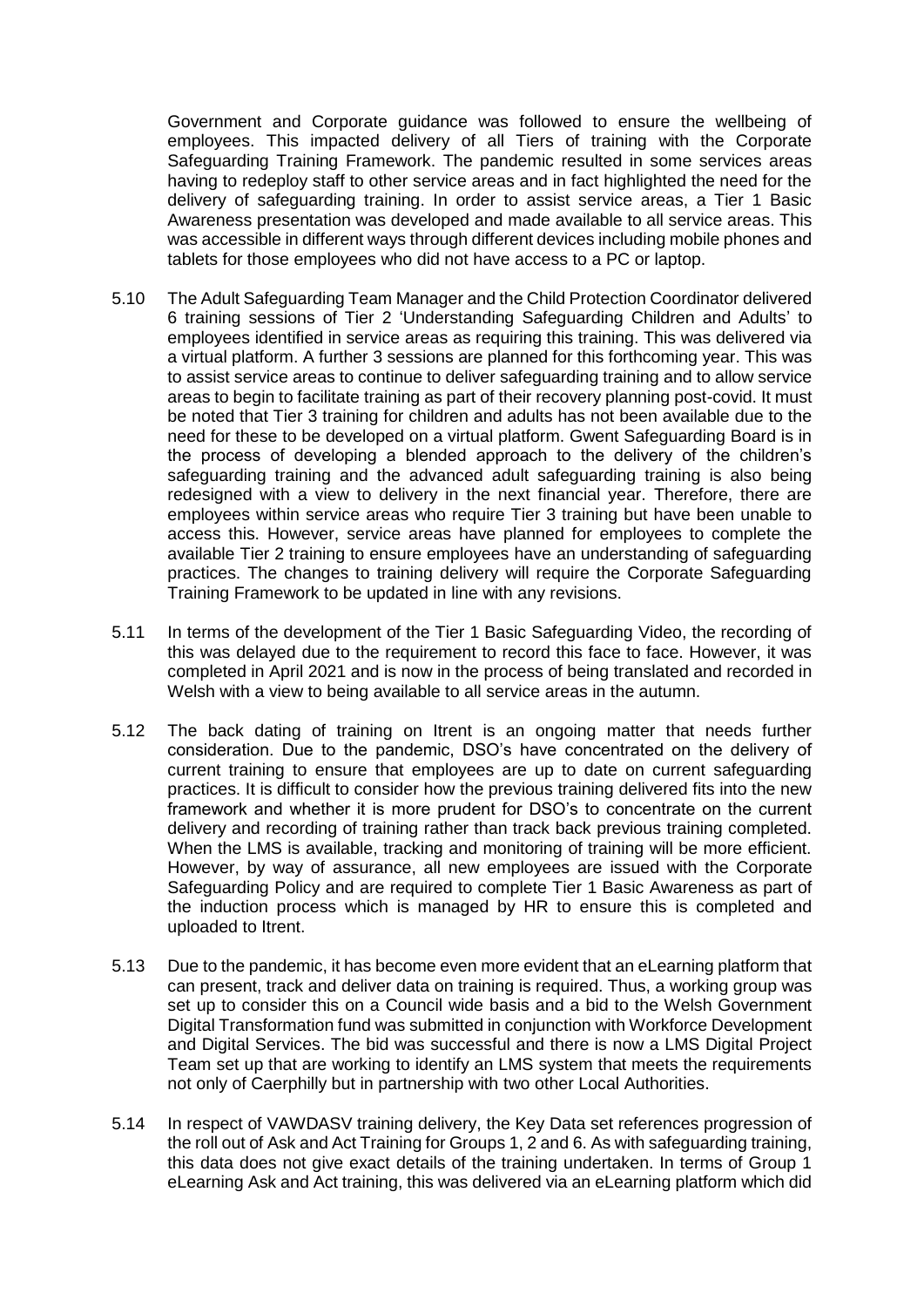not have the ability to track and record those that had completed the training. Again, the implementation of a LMS system would enable the tracking or recording of such training.

- 5.15 **R6, R7 and R8** are all completed evidencing the positive progress made.
- 5.16 All Designated Safeguarding Officers were required to submit Self Assessments prior to the Board held in February 2021. The main area highlighted within the selfassessments was the delivery of safeguarding training and the progression of this has been reported above and will continue to be a focused area of ongoing development and monitoring via the DSO Practice Development Group. The DSO's are fully aware that they need to review their action plans, consulting with Heads of Service as required and for them to feed into any required strategic development plans with their service areas. The internal audit of Corporate Safeguarding arrangements has been delayed due to Covid-19 however, the audit tool has been developed and will be rolled out within the 2021/22 financial year. Internal Audit results will be considered by the Board when available.
- 5.17 Increasing the knowledge base for DSO's has continued within the DSO Development Group, presentations have been delivered in respect of the new Wales Safeguarding Procedures 2019 and Hate Crime. This will continue into the next financial year.
- 5.18 Work on consistency of Corporate Safeguarding Practices across Gwent has slowed due to the pandemic. This is an area of work that will be re-energised during 2021/22.

## **Planned Future Work**

- 5.19 The following recommendations are made for 2021/22:
	- HR Department to liaise with Regional Safeguarding Outreach Officer for the Disclosure and Disbarring Services to look at the roll out of safe recruitment training
	- Heads of Service/CMT to sign off the Safeguarding in the Procurement Process Protocol so this is fully implemented Council wide
	- Continue the implementation of the Corporate Safeguarding Training Framework via the DSO Development Group, with data collection from service areas on an annual basis
	- Review of Internal Audit Findings when available
	- Self-assessments to be reviewed and updated annually by DSO's
	- Review of the Corporate Safeguarding Training Framework based on changes to training delivery
	- Safeguarding Media Campaign to link with Safeguarding Week in November 2021, to include consideration of promotion of the DSO role within service areas
	- Progress the Tier 1 Corporate Safeguarding Training video, along with Welsh translation and make this available to all volunteers, contractors etc
	- Deliver updated training to CMT and Elected Members via the Tier 1 basic awareness video when available
	- Monitor the progress of the LMS Project
	- Progress work on ensuring consistency of corporate safeguarding practices across Gwent, including development of a comparator key data set
	- Continue to invite speakers to attend the DSO Development Group regarding relevant safeguarding topics to continue to improve knowledge and understanding of safeguarding issues
	- Based on the Board's approval, the Action Plan to be closed down and replaced with a Forward Work Programme for 2021/22.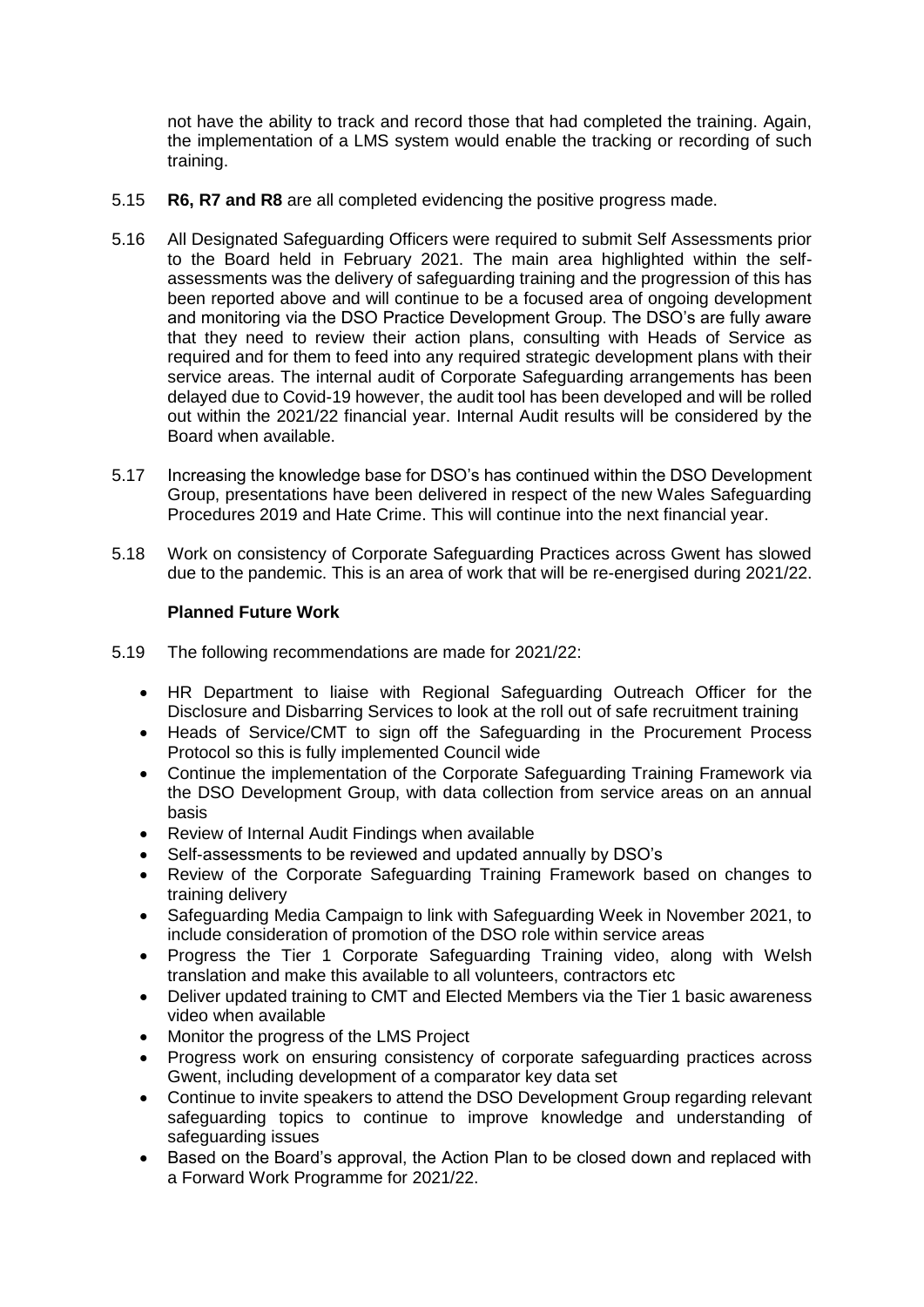## 6. **ASSUMPTIONS**

6.1 There are no assumptions made or presumed in this report.

# **7. SUMMARY OF INTEGRATED IMPACT ASSESSMENT**

7.1 This report is for information purposes only, so the Council's full Integrated Impact Assessment process does not need to be applied.

## **8. FINANCIAL IMPLICATIONS**

- 8.1 As noted in the previous Annual Reports, safeguarding awareness training has been provided within existing resources and this has continued to date. The implementation of the Corporate Safeguarding Training Framework in November 2019 has utilised DSO's and employees who have been trained to deliver Tier 2 Safeguarding Training via a Train the Trainer methodology. Tier 3 training is accessed via Workforce Development or Gwent Safeguarding Board. Enhanced Training can also be accessed in respect of specific areas of safeguarding via Workforce Development and Gwent Safeguarding Board at no additional cost currently. However, additional costs have been incurred in the development of the Tier 1 Basic Awareness video which has been funded by Children's Services.
- 8.2 The progression of the Learning Management System is now supported via Workforce Development in conjunction with Digital Services and Welsh Government Transformation. It is currently unknown regarding any future costs regarding the implementation of a LMS however, it is anticipated that any incurred costs would need to be considered by CMT.

# **10. PERSONNEL IMPLICATIONS**

10.1 There are no personnel or HR implications arising from this report.

# **11. CONSULTATIONS**

11.1 The report is for information purposes and reflects the views of consultees.

# **12. STATUTORY POWER**

- 12.1 Social Services & Well Being (Wales) Act 2014
- Author: Nicola Barrett, Service Manager Children's Services

Consultees: Cllr Shayne Cook, Cabinet Member and Chair of the Board Gareth Jenkins, Head of Children's Services The Corporate Safeguarding Board The DSO Development Group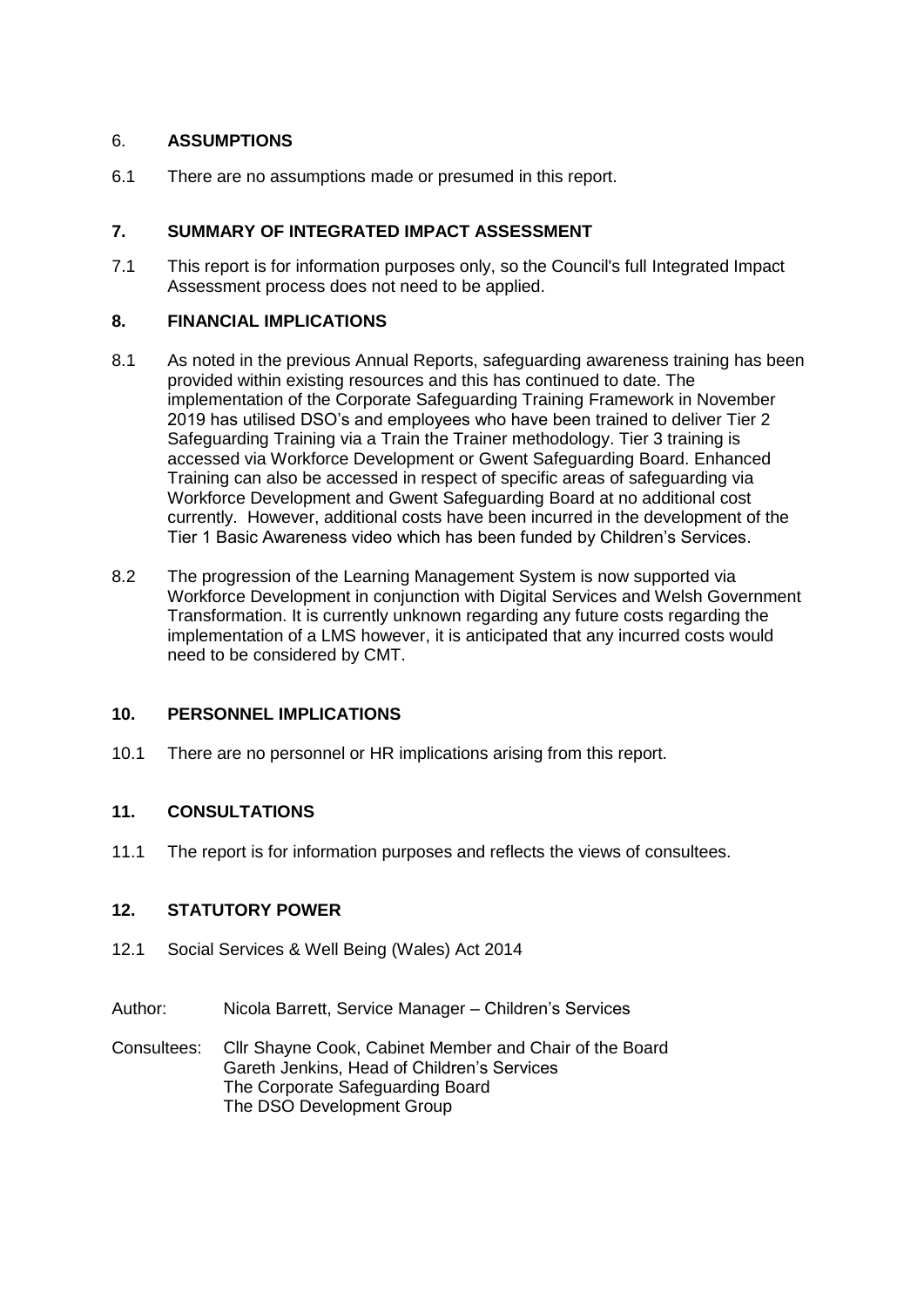| <b>WAO</b><br>Recommenda<br>tion | <b>Action</b>                                                                                                                         | Actions/Requireme<br>nts                                                                                                                                                | Who                                                                                                                                                | Progress/Completion                                                                                                                                                                   | <b>RAG</b>   |
|----------------------------------|---------------------------------------------------------------------------------------------------------------------------------------|-------------------------------------------------------------------------------------------------------------------------------------------------------------------------|----------------------------------------------------------------------------------------------------------------------------------------------------|---------------------------------------------------------------------------------------------------------------------------------------------------------------------------------------|--------------|
| R <sub>3</sub>                   | Safer<br>Recruitment<br>policy to be<br>ratified                                                                                      | Policy to be agreed by HR<br>Strategy Group, CMT and<br>Cabinet                                                                                                         | <b>HR</b>                                                                                                                                          | Completed- agreed by Cabinet<br>on 2nd November 2020                                                                                                                                  | <b>GREEN</b> |
| R <sub>3</sub>                   |                                                                                                                                       | All managers to be<br>trained on safer<br>recruitment policy -<br>training package to be<br>developed and<br>implemented                                                | <b>HR</b>                                                                                                                                          | Links have now been made<br>with Regional Coordinator in<br>DBS service to look at with<br>Regional Coordinator in DBS<br>service to look at delivery of<br>safe recruitment training | <b>GREEN</b> |
| R <sub>3</sub>                   | <b>DBS</b> checks<br>for volunteers<br>and<br>contractors<br>Contractors<br>compliance<br>with<br>safeguarding<br>policy and<br>their | Task and Finish Group to<br>look at:<br>DBS checks for<br>contractors<br>Safeguarding<br>training for<br>contractors<br>Contractors access<br>to safeguarding<br>policy | Establishment of a<br><b>Task and Finish</b><br>Group to include<br>Procurement /<br>Commissioning/HR/<br>Internal Audit/<br><b>Relevant DSO's</b> | The Safeguarding Protocol for<br>the Procurement Process has<br>been signed off and is now<br>awaiting CMT approval                                                                   | <b>GREEN</b> |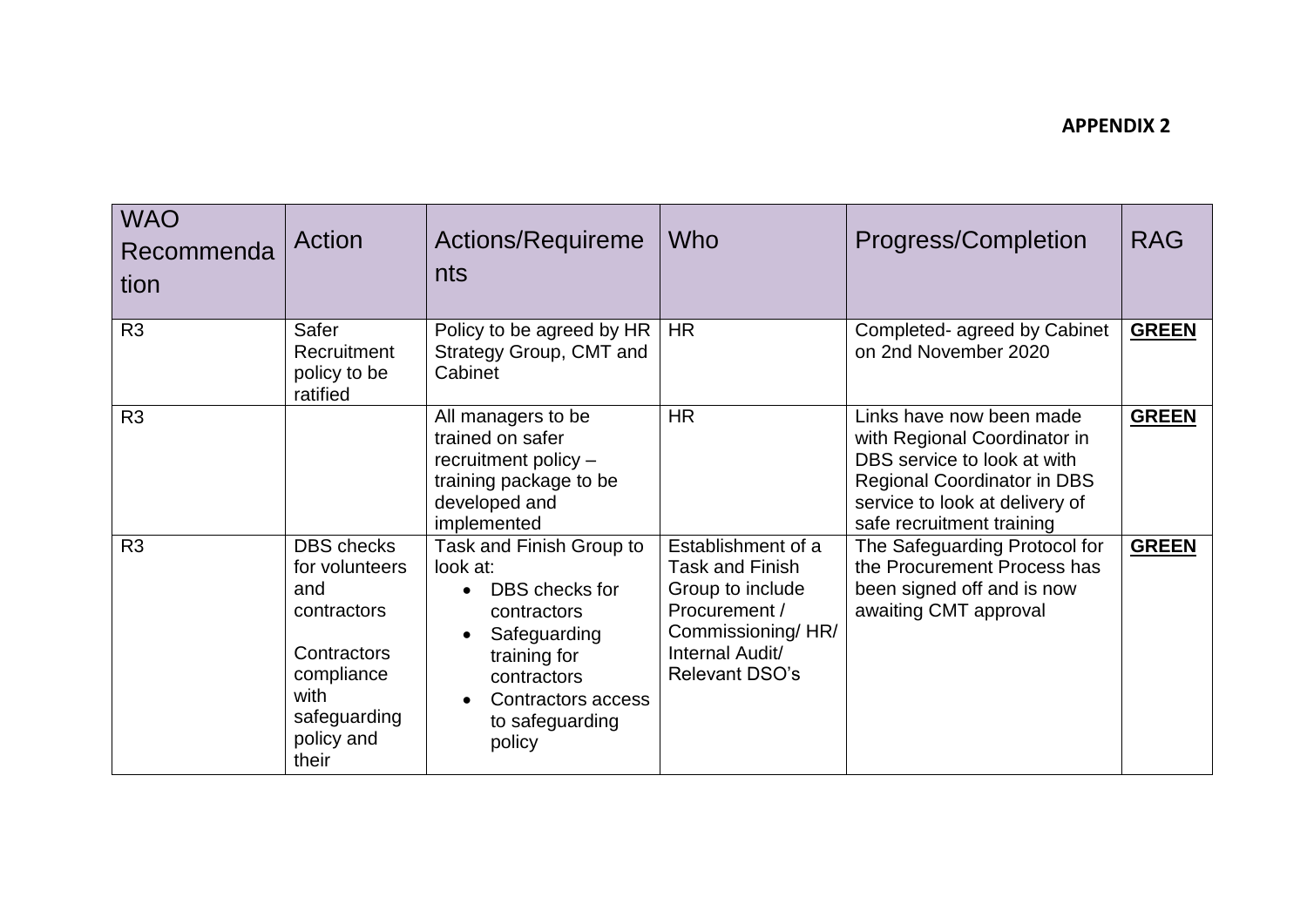|                | awareness of<br>the policy         | Agree process of how this<br>is to be monitored                                                                                                                                                                                                                           |                                                                           |                                                                                                                                                                                                                                                                                                                                                                                                                                                                                                                                                                                                                                                                                                                                                                                                                                           |              |
|----------------|------------------------------------|---------------------------------------------------------------------------------------------------------------------------------------------------------------------------------------------------------------------------------------------------------------------------|---------------------------------------------------------------------------|-------------------------------------------------------------------------------------------------------------------------------------------------------------------------------------------------------------------------------------------------------------------------------------------------------------------------------------------------------------------------------------------------------------------------------------------------------------------------------------------------------------------------------------------------------------------------------------------------------------------------------------------------------------------------------------------------------------------------------------------------------------------------------------------------------------------------------------------|--------------|
| R <sub>4</sub> | Implement<br>Training<br>Framework | Tiered approach to<br>safeguarding training to<br>be agreed by Board and<br>written up in framework<br>and disseminated via<br>DSO for implementation<br>across the LA.<br>Tier 2 training package to<br>be developed and agreed<br>and delivered across<br>service areas | Training Task &<br>Finish Group/<br>DSO's/ Managers/<br>Safeguarding Unit | The framework has been<br>implemented, the delivery of<br>training has however been<br>impacted by COVID 19 due to<br>being unable to deliver face to<br>face training.<br>SWAY presentation for Tier 1<br>Basic awareness continues to<br>be available and is a<br>requirement of the induction<br>process for all new employees.<br>Tier 1 video has been recorded<br>and edited in English and has<br>very recently being translated<br>and recorded in Welsh with a<br>view to making this available<br>across the Council by<br>December 2021.<br>Tier 2 Training: understanding<br>safeguarding children and<br>adults has been run on a<br>virtual basis by Child<br><b>Protection Coordinator and</b><br><b>Adult Safeguarding Team</b><br>Manager's. These sessions<br>have now ceased with service<br>areas now delivering this | <b>GREEN</b> |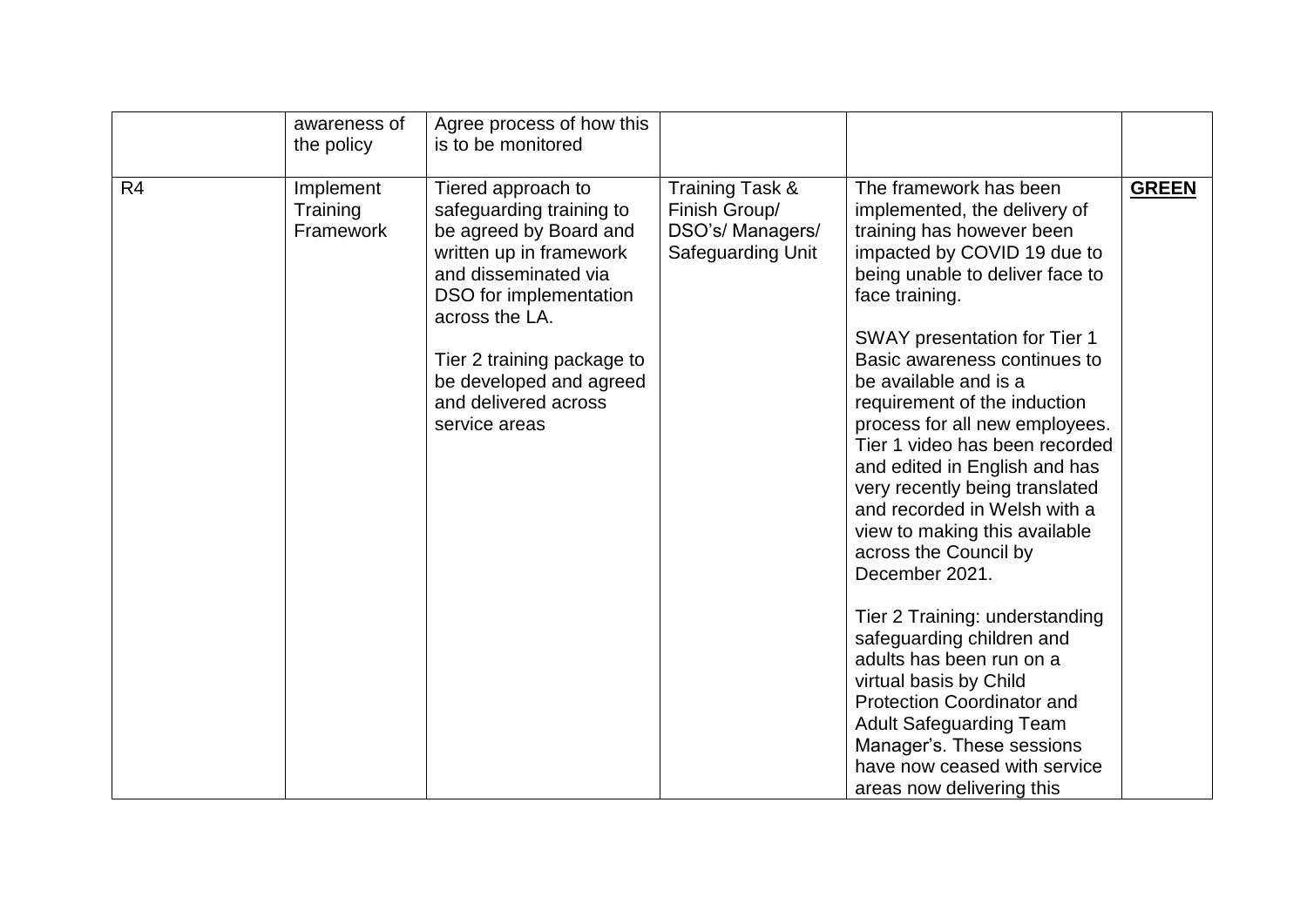|  |  | training via the Train the<br>Trainer model.                                                                                                                                                                                                                                                                                                                                                                                                                                                    |  |
|--|--|-------------------------------------------------------------------------------------------------------------------------------------------------------------------------------------------------------------------------------------------------------------------------------------------------------------------------------------------------------------------------------------------------------------------------------------------------------------------------------------------------|--|
|  |  | The Mentor Group continues to<br>take place to support those<br>trained to deliver the Tier 1<br>package.                                                                                                                                                                                                                                                                                                                                                                                       |  |
|  |  | Tier 3 training: advanced<br>training for children's and adult<br>safeguarding has not been<br>available due to the pandemic.<br>However, progress is being<br>made on development of<br>virtual training package for<br>adults and a blended training<br>package for children. The<br>advanced adult safeguarding<br>training will be delivered by the<br>adult safeguarding team and<br>liaison is taking place with<br>workforce development to<br>support the roll out of this<br>training. |  |
|  |  | The children's training is<br>currently being piloted via<br><b>Gwent Safeguarding Board</b><br>offering a blended approach to<br>individual learning and virtual<br>sessions.                                                                                                                                                                                                                                                                                                                  |  |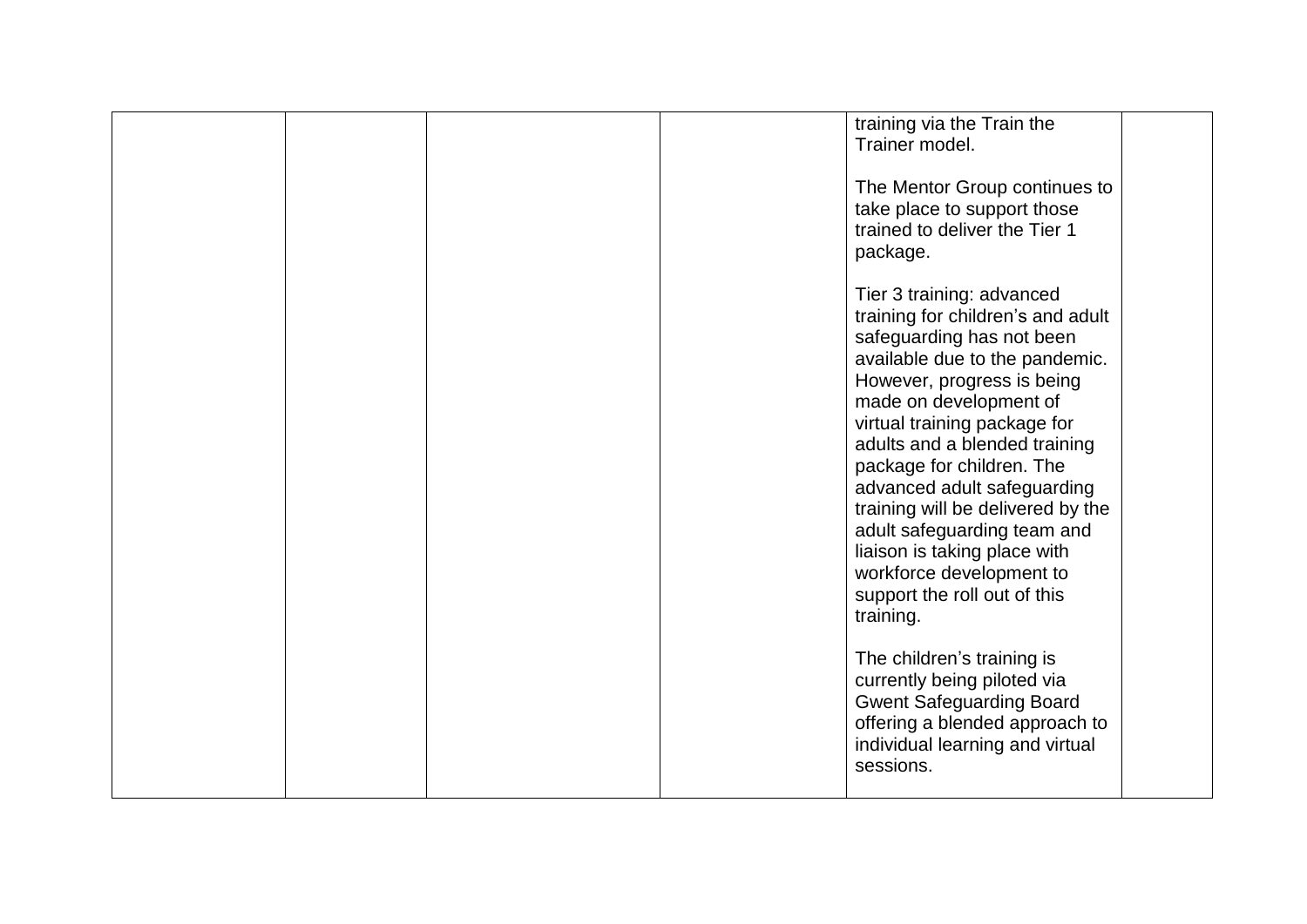| R <sub>4</sub> | Backdating of<br>training<br>already<br>completed to<br>be inputted on<br>to ITrent                 | Individual services areas<br>to input training to ITrent<br>that has already been<br>completed. Managers to<br>collate this data and<br>ensure permissions in<br>ITrent to record the<br>training | DSO's with support<br>from HoS and CMT | The backdating of training to<br>be inputted into Itrent is<br>proving difficult and limited<br>progress has been made. This<br>is impacted by Covid-19<br>however, it is also difficult to<br>track training previously<br>completed by employees.<br>Therefore it is for discussion as<br>to whether this action<br>continues or whether<br>resources should focus on<br>current training delivered<br>through the new training<br>framework. For discussion at<br>Board on the 13th September<br>2021<br>Update: Board 13.09.21:<br>recommended that inputting<br>historic data is not an efficient<br>use of time or resources so<br>this action will be noted as<br>complete. |              |
|----------------|-----------------------------------------------------------------------------------------------------|---------------------------------------------------------------------------------------------------------------------------------------------------------------------------------------------------|----------------------------------------|------------------------------------------------------------------------------------------------------------------------------------------------------------------------------------------------------------------------------------------------------------------------------------------------------------------------------------------------------------------------------------------------------------------------------------------------------------------------------------------------------------------------------------------------------------------------------------------------------------------------------------------------------------------------------------|--------------|
| R <sub>4</sub> | Development<br>of Tracking<br>system for<br>training for<br>staff,<br>volunteers and<br>contractors | ITrent to be developed to<br>incorporate codes in line<br>with Safeguarding<br><b>Training framework</b>                                                                                          | <b>HR</b>                              | Completed                                                                                                                                                                                                                                                                                                                                                                                                                                                                                                                                                                                                                                                                          | <b>GREEN</b> |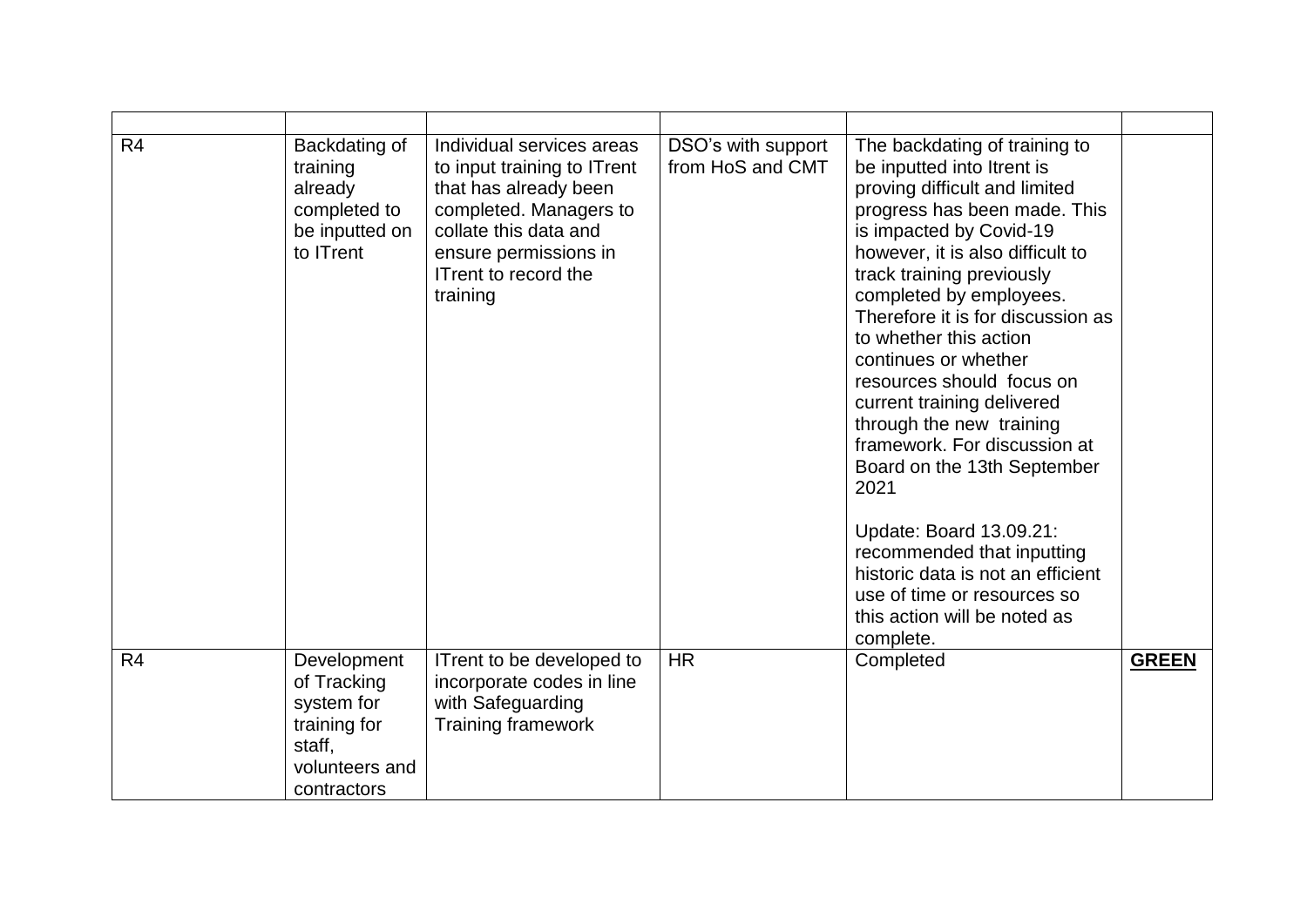| R4             | Agree<br>timescales for<br>new starters,<br>volunteers and<br>contractors to<br>undertake<br>basic initial                                                                   | Ensure staff and<br>volunteer induction<br>processes include<br><b>Corporate Safeguarding</b><br>as a mandatory<br>requirement | HR/DSO's                                                                         | Completed as per Corporate<br><b>Safeguarding Training</b><br>Framework                                                                                                                | <b>GREEN</b> |
|----------------|------------------------------------------------------------------------------------------------------------------------------------------------------------------------------|--------------------------------------------------------------------------------------------------------------------------------|----------------------------------------------------------------------------------|----------------------------------------------------------------------------------------------------------------------------------------------------------------------------------------|--------------|
|                | training                                                                                                                                                                     | Council tenders and<br>contracts to make<br>expectations on<br>contractors explicit                                            | Procurement/Comm<br>issioning /Internal<br>Audit                                 | All contracts moving forward<br>will include the requirement to<br>have basic awareness Tier 1<br>training. This will be included in<br>the protocol being developed<br>by procurement | <b>GREEN</b> |
| R <sub>4</sub> | Training<br>update to be<br>reported to<br>Corporate<br>Safeguarding<br>Board to<br>monitor<br>compliance in<br>each service<br>area-staff,<br>volunteers and<br>contractors | Quarterly Reports to the<br><b>Corporate Safeguarding</b><br>Boards and inclusion in<br>the Annual Report.                     | Gareth Jenkins/<br>Nicola Barrett                                                | Training for the year 2020/21<br>has continued to be impacted<br>by Covid 19, data set is<br>recorded within the annual<br>report.                                                     | <b>GREEN</b> |
| R <sub>4</sub> | Explore e-<br>learning<br>packages                                                                                                                                           | Current e learning<br>packages available to be<br>explored                                                                     | Training Task &<br>Finish Group/<br>DSO's/ Managers/<br><b>Safequarding Unit</b> | The development and<br>procurement of an LMS<br>system has been approved<br>and is now being managed via<br><b>Digital Services and Workforce</b><br>Development, supported by         | <b>GREEN</b> |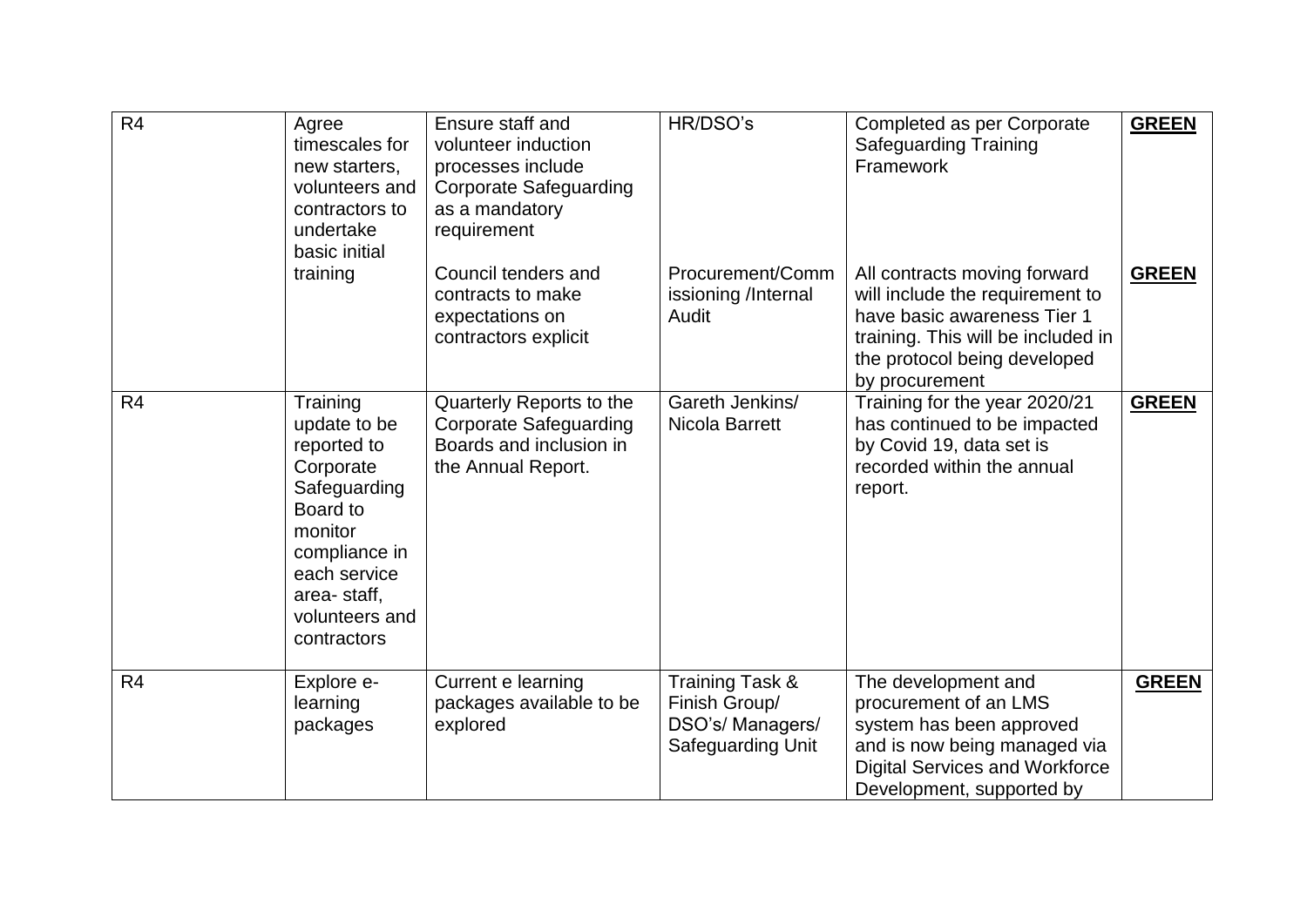| R <sub>6</sub> | <b>Annual Report</b><br>to provide<br>more robust<br>assurance of<br>safeguarding                                                                                                | Annual Report to include<br>performance data<br>regarding training<br>compliance across staff,<br>volunteers and<br>contractors               |                 | The Annual Report will<br>continue to reflect the key data<br>set and set out safeguarding<br>arrangements within the LA.<br>Report for 2020/2021 will be                                                                                                       | <b>GREEN</b> |
|----------------|----------------------------------------------------------------------------------------------------------------------------------------------------------------------------------|-----------------------------------------------------------------------------------------------------------------------------------------------|-----------------|-----------------------------------------------------------------------------------------------------------------------------------------------------------------------------------------------------------------------------------------------------------------|--------------|
|                | frequency of<br><b>Board</b><br><b>Meetings</b><br>Timings of<br><b>Board</b><br>meetings to be<br>reviewed to<br>comply with<br>Scrutiny and<br>Audit<br>Committee<br>deadlines | Board to meet quarterly of<br>next 12 months to monitor<br>the implementation of the<br>Action Plan and<br>frequency will then be<br>reviewed | Nicola Barrett  | continue on a quarterly basis<br>for 2021/22.<br>Attendance by Gareth Jenkins<br><b>HoS at Social Services</b><br><b>Scrutiny Committee and Audit</b><br>Committee will take place as<br>required.                                                              |              |
| R <sub>6</sub> | Increase                                                                                                                                                                         | <b>Corporate Safeguarding</b>                                                                                                                 | Gareth Jenkins/ | digital transformation funds<br>from WG. The funding bid<br>delayed progress slightly but is<br>a significant achievement.<br>Tier 1 basic safeguarding<br>video's will be available in<br>Welsh and English by<br>December 2021<br>Completed. Board dates will | <b>GREEN</b> |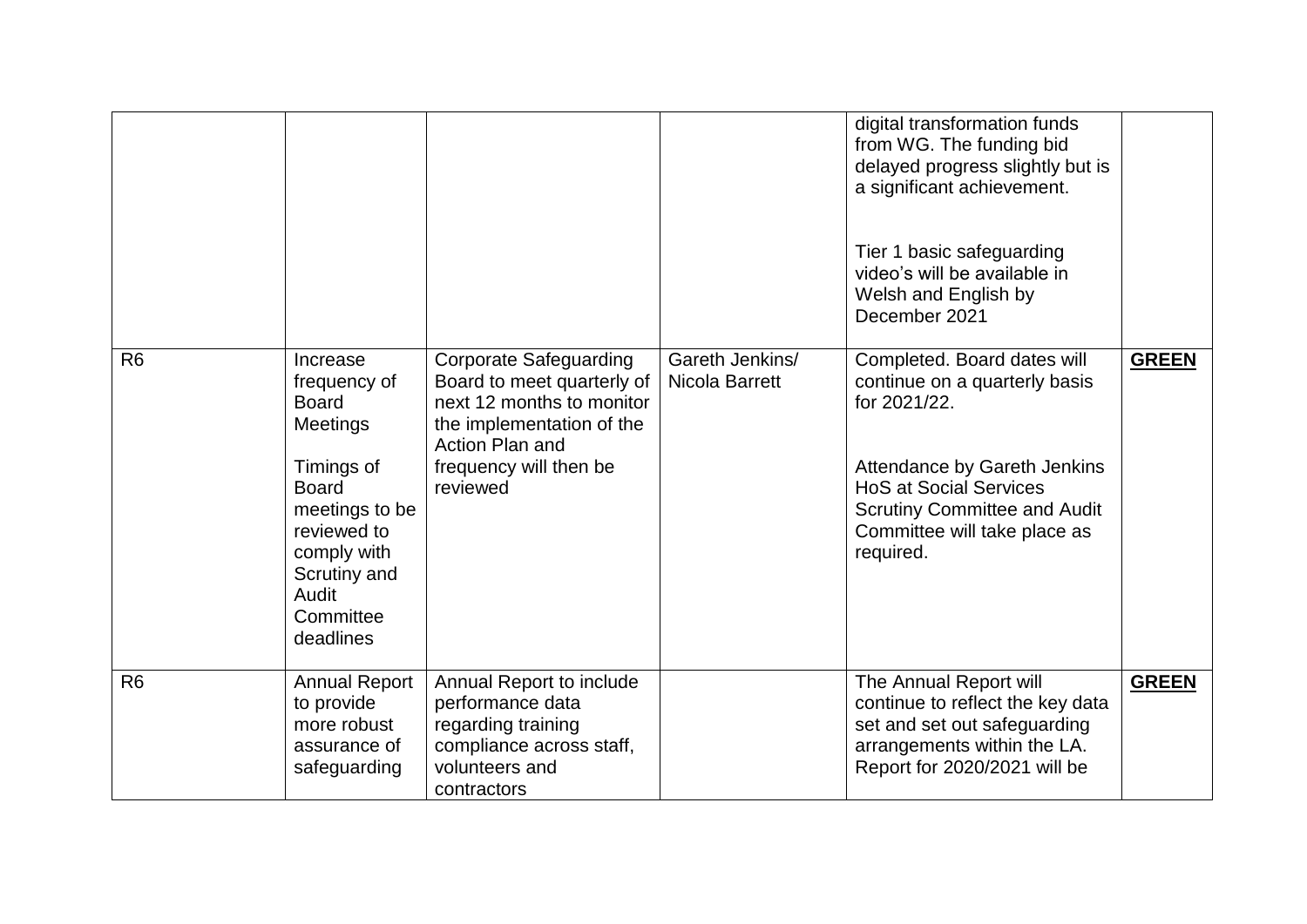|                | arrangements<br>within the LA<br><b>Bench</b><br>marking of<br>arrangements<br>with other LA's                                          | Key data set to be<br>updated to include a<br>wider set of data cross<br>service areas<br>Comparison data with<br>other LA's to be sought to<br>inform Annual report |                                      | ratified at the September<br>Board.<br>Work is ongoing with<br>Safeguarding Leads in the<br>Gwent region to consider the<br>alignment of processes,<br>reporting and training etc<br>regarding corporate<br>safeguarding. |              |
|----------------|-----------------------------------------------------------------------------------------------------------------------------------------|----------------------------------------------------------------------------------------------------------------------------------------------------------------------|--------------------------------------|---------------------------------------------------------------------------------------------------------------------------------------------------------------------------------------------------------------------------|--------------|
| R <sub>6</sub> | Corporate<br>Safeguarding<br>to be included<br>on the Risk<br>Register                                                                  | <b>WAO Review Report and</b><br>Action Plan to be included<br>on Social Services Risk<br>Register<br>CMT to consider inclusion<br>on the Council Risk<br>Register    | <b>Gareth Jenkins</b><br>Dave Street | Completed<br>Completed - Corporate<br>safeguarding is now on the risk<br>register for social services and<br>not the council risk register as<br>agreed by CMT.                                                           | <b>GREEN</b> |
| R <sub>6</sub> | Policy to be<br>made<br>available on<br>front page of<br>the intranet, to<br>include access<br>to Annual<br>Report and list<br>of DSO's | <b>Corporate Safeguarding</b><br>icon to be visible on front<br>page<br>Links to be made in Policy<br>and Service Area Tabs                                          | Liz Lucas/<br>Nicola Barrett         | Completed                                                                                                                                                                                                                 | <b>GREEN</b> |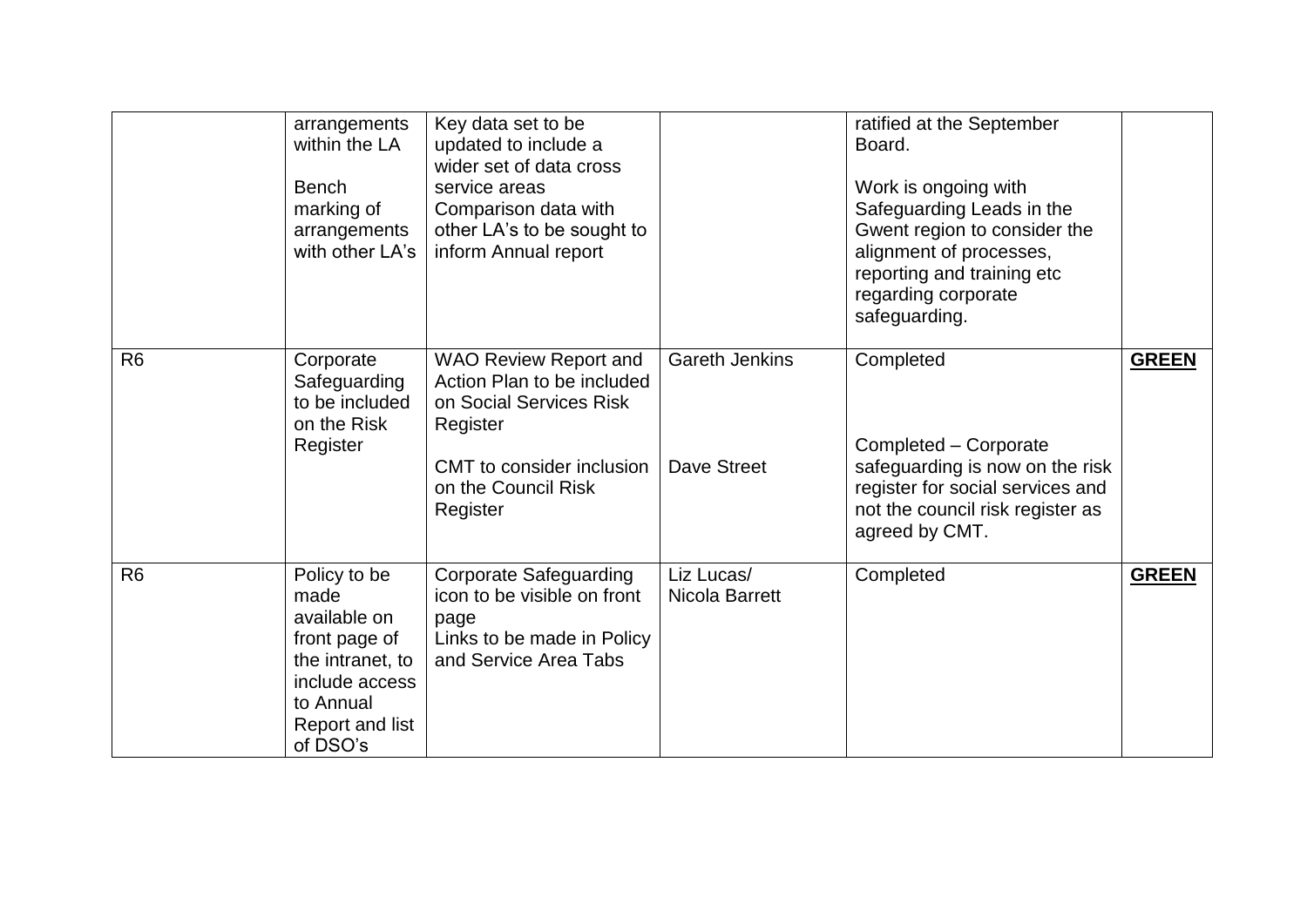| R <sub>7</sub> | Role of<br><b>Internal Audit</b>                                             | Links with other LA's as to<br>how they undertake<br>internal audits for<br><b>Corporate Safeguarding</b><br>Develop mechanism of<br>internal audits, focus of<br>audits, frequency etc<br>Corporate safeguarding<br>policy to be updated to<br>reflect internal audit<br>responsibilities | Internal Audit/<br>Nicola Barrett | Internal Audit is in the process<br>of rolling out the internal audit<br>process during 2021/22.<br>Policy is up to date and<br>available on the safeguarding<br>tab on the intranet, this is a live<br>document and is updated<br>when required to reflected<br>changes in DSO's and the<br><b>Wales Safeguarding</b><br>Procedures 2019 | <b>GREEN</b> |
|----------------|------------------------------------------------------------------------------|--------------------------------------------------------------------------------------------------------------------------------------------------------------------------------------------------------------------------------------------------------------------------------------------|-----------------------------------|-------------------------------------------------------------------------------------------------------------------------------------------------------------------------------------------------------------------------------------------------------------------------------------------------------------------------------------------|--------------|
| R <sub>7</sub> | <b>Internal Audit</b><br>to receive<br>Corporate<br>Safeguarding<br>training | Team training session to<br>be arranged                                                                                                                                                                                                                                                    |                                   | Completed                                                                                                                                                                                                                                                                                                                                 | <b>GREEN</b> |
| R <sub>8</sub> | Self-<br>assessment<br>tool to be<br>implemented                             | DSO's to return<br>completed Self-<br>Assessment Tool by the<br>15 <sup>th</sup> of July, with attached<br>action plans to strengthen<br>corporate safeguarding<br>arrangements across<br>service areas                                                                                    | DSO's                             | Self-assessments were last<br>updated by DSO's in February<br>2021. It was the<br>recommendation of the<br>2020/21 Annual Report that<br>these are now completed by<br>DSO's on an annual basis to<br>report to Board on                                                                                                                  | <b>GREEN</b> |